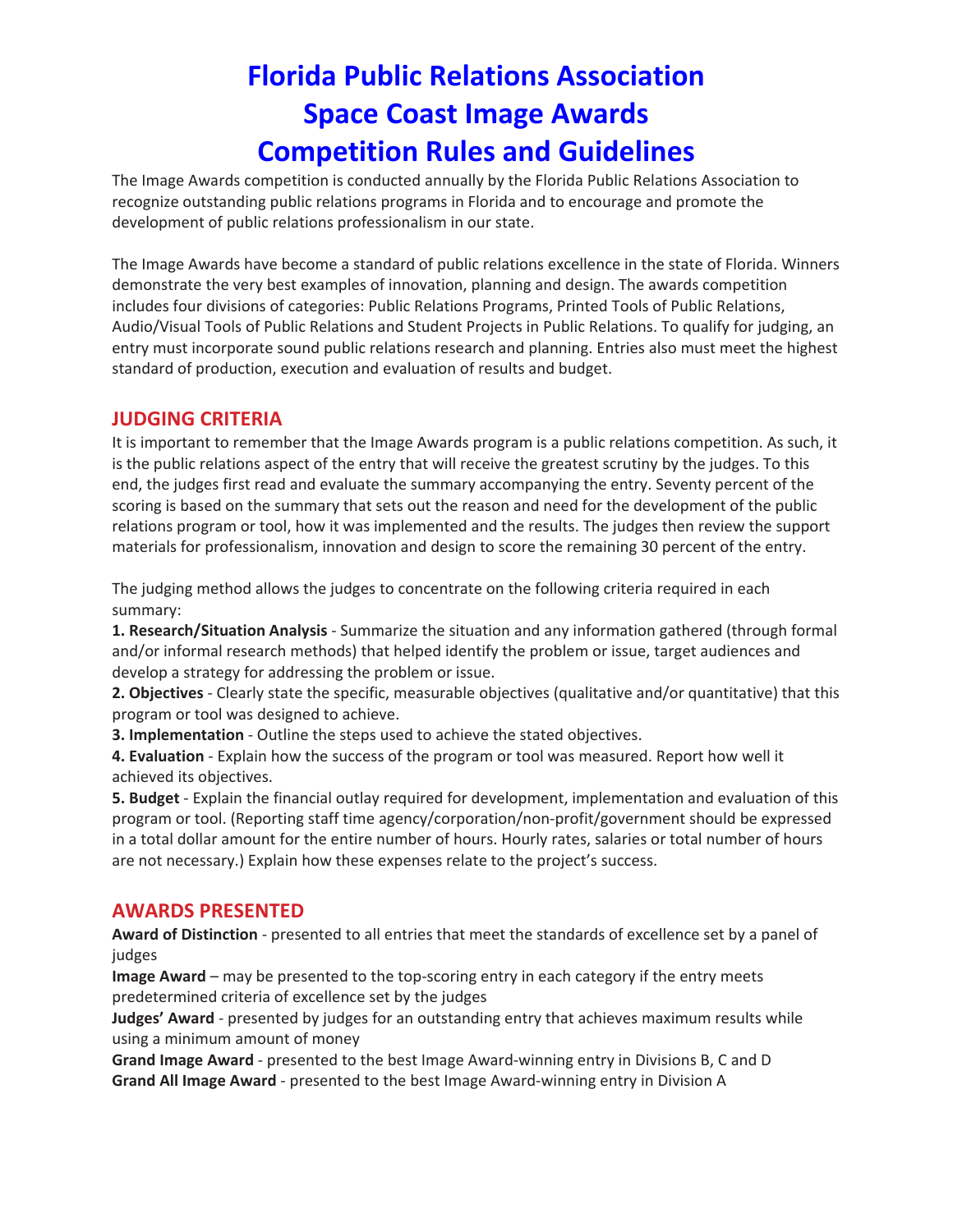## **RULES FOR ENTRY**

**1.** Entries must be submitted in the most appropriate division and category.

**2.** Entries for the same project may not be entered in more than one category in the same year; however, pieces from an entry may be entered into other categories. Entries that win Image Awards may not be re-entered in subsequent years unless there has been substantial change in the entry.

**3.** Some part of the entry must have taken place between January 1, 2010 and March 11, 2011. **4.** Entries must be submitted on 8½" x 11" paper and are limited to one hardcover, stiff‐spine, three‐ring binder, no larger than 3 inches thick. Support material such as original art or specialty items that do not

fit this format must be photographed for inclusion.

**5.** An original or photocopied entry form must be the first page of each entry binder.

**6.** The summary must address each of the following: Research/Situation Analysis; Objectives; Implementation; Evaluation and Budget. The summary cannot exceed two typewritten pages. Summary must be a Word document using Times New Roman font. Type size must be a minimum of ten-point, double‐spaced, with a one‐inch margin around the summary.

**7.** The two-page summary should immediately follow the entry form in the binder. Three additional photocopies of the two-page summary must be included in the front pocket of the binder.

8. An organizational overview should immediately follow the two-page summary and briefly list company background and PR staff size to better acquaint the judges with the submitting organization. **9.** Materials that support or substantiate information provided in the summary should be included. News clippings, photos, publications and copies of materials used in the implementation of the program/tool are pertinent. Support material larger than 8½" x 11" format must be folded or photocopied in order to fit the notebook. Examples of audio‐visual materials and video coverage may be submitted to support any entry in the Public Relations Programs division. These must be submitted on CD or DVD. (Please, no perishables.)

10. A 50-word summary of the entry must be the last page in the entry notebook.

**11.** Entries in the Audio‐Visual Division must be submitted on a CD or DVD. All items must be labeled with division and category.

**12.** Check for entry fee should be attached to a photocopy of the entry form and placed in the front pocket of the folder. For multiple entries, you may attach one check to copies of each entry form and place in front pocket of one of the entries.

**13.** Include a CD that contains the following:

- Two‐page summary in text format
- 50‐word summary in text format
- JPEG or TIF image representing your entry

Label the CD and place in an envelope. Staple the envelope to the 50‐word summary on the last page of the entry. Do not place these items in the pocket of the binder as they might fall out during shipping.

#### **Disclaimers:**

- The judges reserve the right to reclassify entries if deemed necessary.
- Entries that do not follow all of the Rules for Entry may be disqualified.
- No part of the entry may be submitted after the deadline.
- Fees for disqualified entries will not be refunded.
- The decision of the judges is final.
- All entries must be claimed immediately following the banquet.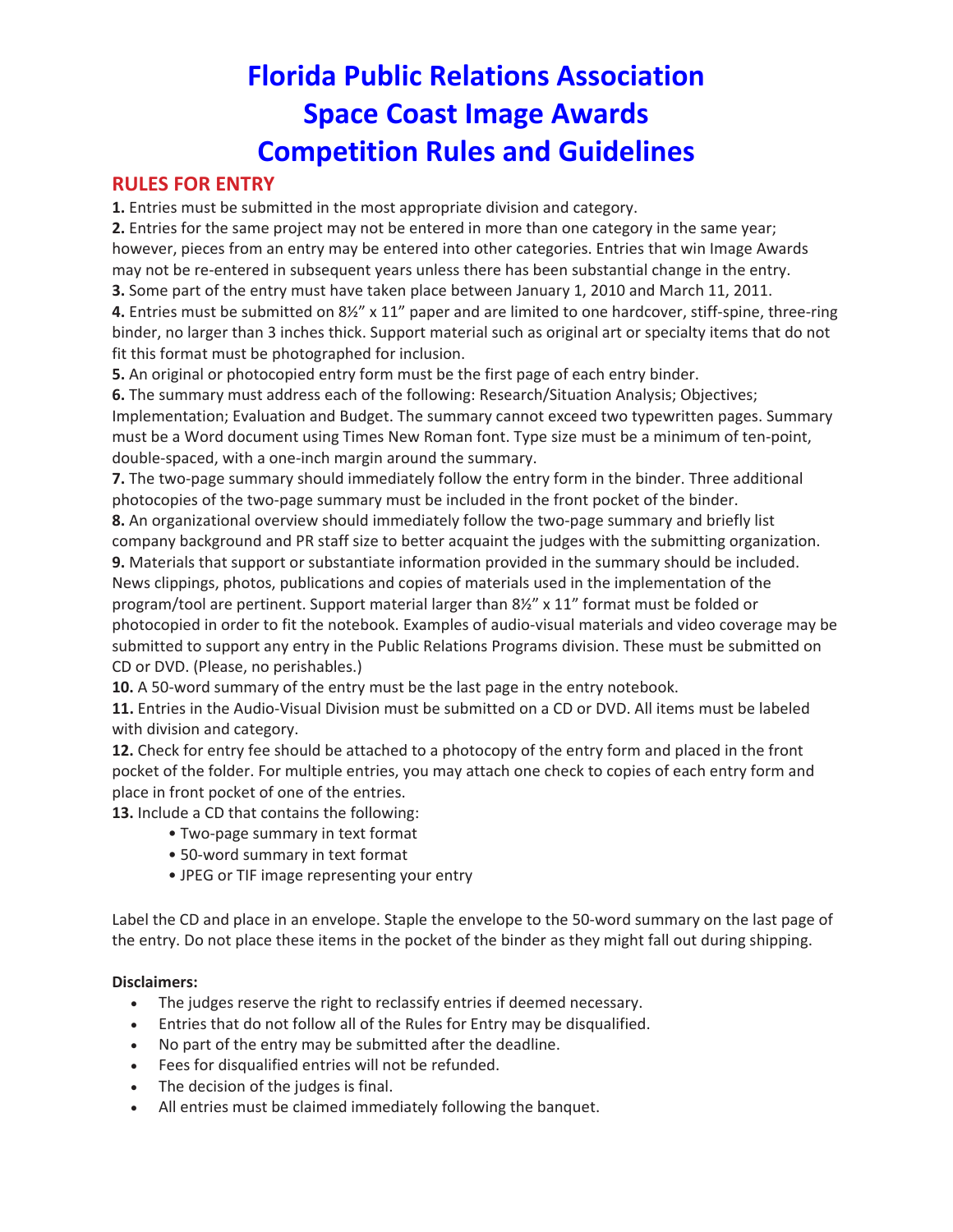### **Division A**

**Public Relations Programs ‐ A public relations program is defined as a broad‐based communications endeavor using two or more public relations tools.**

**1. Community Relations** ‐ any program that improves the organization's image in the community through support of charitable or service activities. The program can be limited to specific segments of the community and usually is aimed at improving specific aspects of community life. Basically, this includes community "good neighbor" or community betterment programs.

**2. Public Service** ‐ any program developed to inform about issues of public concern. These programs often deal with larger issues that require public knowledge and action. Public service programs usually are aimed at educating the public and solving public problems.

**3. Institutional** ‐ any program that creates a public image for the organization. Typically designed to generate support for and awareness of the organization's mission, values, programs, plans or activities. **4. Public Information** ‐ any program developed solely to inform or influence target audiences through use of the news media. This could include news conferences, special tours or informational programs. **5. Crisis Communication** ‐ any program developed to handle a disaster or emergency situation. Show potential effects of the problem, as well as plans, materials and budgets allocated to develop,

implement and evaluate the effectiveness of the plan.

**6. Internal** ‐ any program developed to communicate with internal publics such as employees, shareholders, association members, etc.

**7. Promotional/Marketing** ‐ any program developed to promote, publicize, introduce or create an identity for a specific product, service or idea. These programs are generally developed within a marketing framework and often include a purchase or user acceptance of a specific product or service among their objectives.

**8. Public Affairs** ‐ any program directed toward government action or activities such as legislative activities, political campaigns, or relations with public bodies or regulatory agencies. In the broadest sense, this category includes everything meant by "lobbying" plus direct political activities.

**9. Special Events** ‐ any program developed to commemorate a special event, observance or one‐time activity. These could include anniversary celebrations, open houses, dedications or parties and receptions.

10. Other - any program that is not included in the above-listed categories.

## **Division B**

**Printed Tools of Public Relations** ‐ A printed tool is any printed material used for a public relations purpose, either standing alone or as part of a public relations program. It includes written material and specialty items. In the case of regularly produced printed materials, such as newsletters or magazines, one to three issues should be included in the support material.

**1. Annual Report** ‐ internal and external reports are included in this category.

**2. Brochure** ‐ any folder or bound publication produced for a single specific purpose.

**3. Magazine** ‐ any periodical or regular publication, which may include articles of one page in length or longer. Publication is usually 8.5" x 11" and 16 or more pages in length.

**4. Newsletter ‐ One to Three Color** ‐ any regular publication that normally carries brief articles less than one page in length. Publication is typically less than 16 pages.

**5. Newsletter ‐ Four Color** ‐ any regular publication that normally carries brief articles less than one page in length. Publication is typically less than 16 pages.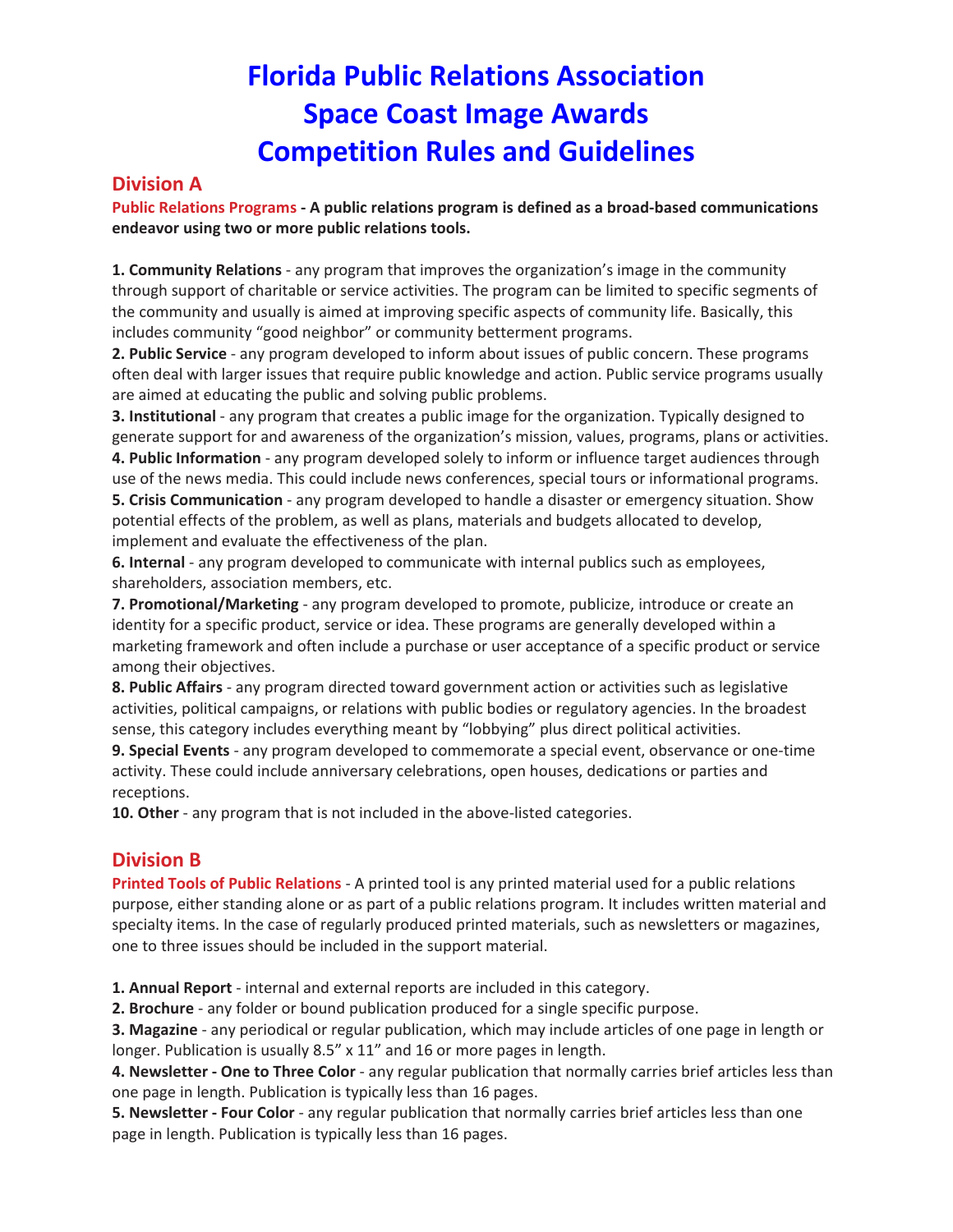**6. Poster and Calendar** ‐ any poster or calendar used to achieve a public relations objective.

**7. News Release** ‐ any document prepared and released to the media as a news item, article or feature story on behalf of a sponsoring person or organization.

**8. Written Speech** ‐ the typewritten or printed text of a speech given to achieve a public relations objective.

**9. Specialty Item** ‐ any gift, premium, novelty or physical token used to convey an impression, make a point, establish an image or achieve a public relations objective. Submit a photograph to represent perishable items.

**10. Other** - any printed public relations tool that does not fit into the above-listed categories.

## **Division C**

**Audio/Visual Tools of Public Relations** ‐ This division includes any audio or audio/visual presentation or program that serves a public relations objective. Audio, video or electronic presentations should be submitted on a CD or DVD with a copy of the script or storyboard, if available.

**1. Audio Presentations** ‐ any sound‐only program including podcasts, telephone hot lines and other recorded messages, radio programs, public service announcements, and audio news releases.

**2. Electronic Communications** ‐ any regular communication that is created and distributed electronically including blogs, e‐mail, newsletters, surveys, e‐mail promotions, e‐mail marketing, etc.

**3. Video ‐ Internal** ‐ any video that presents information to an organization's internal audience. Examples include orientation programs, meeting openers, news shows, etc.

**4. Video ‐ Public Service/more than one minute** ‐ any video more than one minute in length, which is presented to inform or educate an organization's external audiences on all issues of public concern.

**5. Video ‐ Public Service/one minute or less** ‐ any video less than one minute in length, which is presented to inform or educate an organization's external audiences on an issue of public concern. **6. Video ‐ Institutional** ‐ any video used to support the public image of an organization. This tool typically is designed to generate awareness and support of the organization's mission, values, programs, plans or activities.

**7. Video ‐ Promotional/Marketing** ‐ any video shown to promote, publicize, introduce or create an identity for a specific product, service or idea. These tools generally are developed within a marketing framework and often include a purchase or user acceptance of a specific product or service among their objectives.

**8. Video News Release** ‐ any video prepared and released to the media as a news item, article or feature story on behalf of a sponsoring organization.

**9. Website** ‐ any external or internal website created to achieve a public relations objective. Include a hard copy of the first page of the website in the entry notebook.

**10. Presentation** ‐ any presentation that uses computer technology to combine audio/visual tools to achieve a public relations objective including PowerPoint, online seminar, web conferencing, etc. **11. Other** - any audio/visual tool that is not included in the above-listed categories.

#### **Division D**

Student Projects in Public Relations - This division is restricted to entries submitted by full- or part**time students enrolled at an accredited Florida university or college. Student projects in public relations include printed material and campaigns created for a public relations purpose, whether assigned for a course or completed outside the classroom. A photocopy of the entrant's valid student ID must be attached to the entry from.**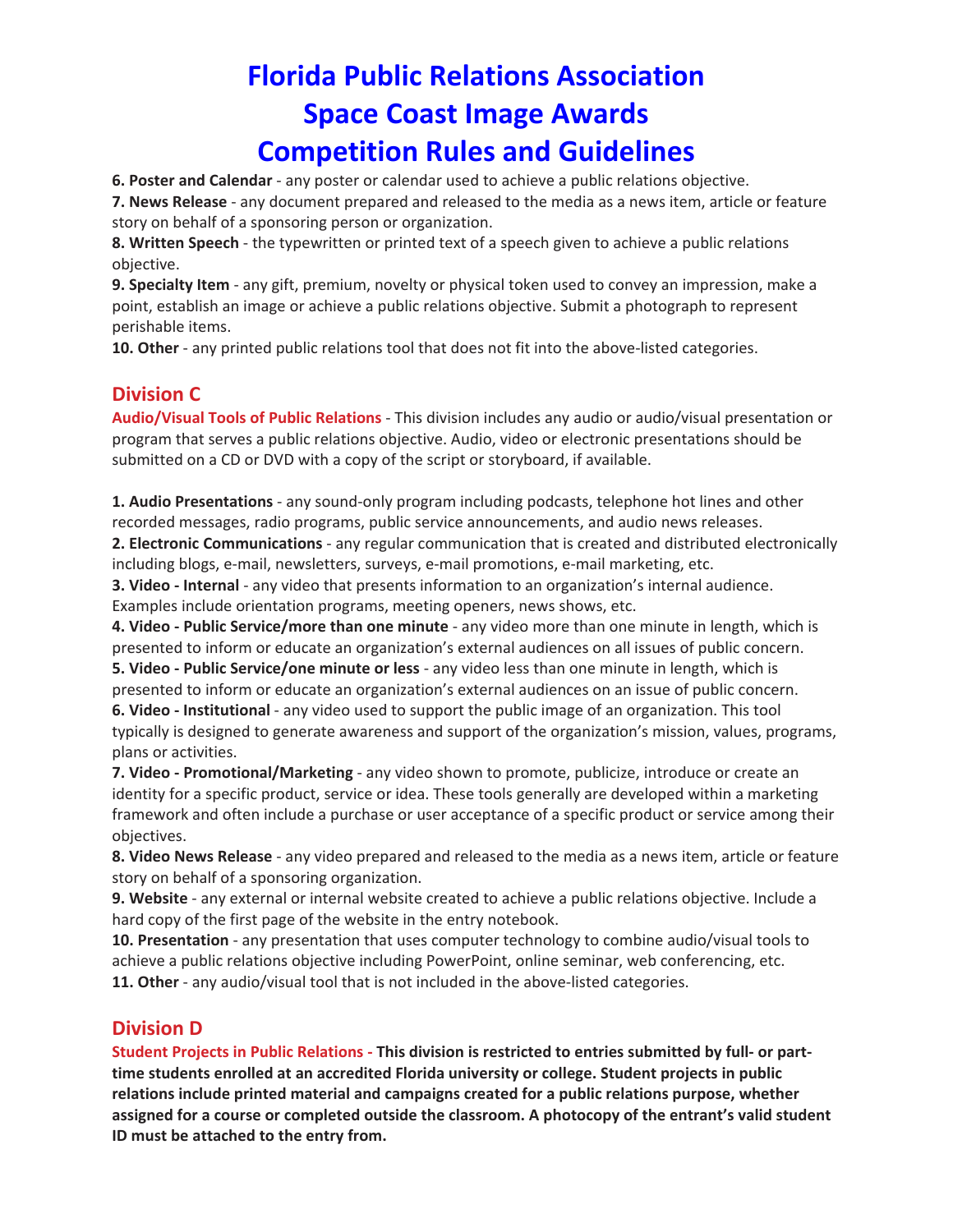**1. Written Speech** ‐ the typewritten or printed text of a speech given to achieve a public relations objective or assignment. Entry must include a one‐sentence statement of purpose and indicate the intended audience. Limited to 500‐750 words.

**2. News Releases** ‐ any document prepared and released to the media such as a news article or feature story on behalf of a sponsoring person or organization.

**3. Public Service Announcement** ‐ any spot one minute or less in length designed for video or audio presentation that is presented to inform or educate an organization's external audiences on an issue or event. Script must be included.

**4. Position Paper** ‐ any written paper designed to inform or influence a targeted audience on a specific topic or issue. Limited to 250‐300 words.

**5. Public Relations Campaign** ‐ any broad‐based communications endeavor that uses two or more public relations tools. Campaigns can improve or create an organization's image, inform the public on issues of concern, handle disaster situations or communicate with internal audiences. Entry should include statement of purpose and audiences.

**6. Computer‐Generated Communication** ‐ any audio, video or other electronic tool used to achieve a public relations objective. Can include e‐mail, website, PowerPoint, etc.

#### **ENTRY CHECKLIST**

Division and category are noted.

Some part of entry took place between January 1, 2010 and March 11, 2011.

Entry is contained in a hardcover, stiff‐spine, three‐ring binder no larger than three inches.

Original or photocopied entry form is first page of entry.

Summary is no longer than two pages and is double‐spaced with a one‐inch margin around each page.

Summary is a Word document and uses Times New Roman, minimum type size 10 pt.

Three copies of the two‐page summary are included, in addition to the original.

Brief organizational overview immediately follows the two-page summary.

All support materials and A/V & electronic requirements are met.

All support materials are labeled with proper identification, division and category.

50‐word summary is included.

Name(s) to be used on award are specified and properly spelled.

Check and duplicates of each entry form are attached.

CD containing two‐page summary, 50‐word summary and digital image is labeled, placed in an envelope and attached to the 50‐word summary.

#### **ENTRY FEES**

**Entry Fees: Division A, B or C**

**FPRA Member ‐ \$35 each**

**Non‐member ‐ \$50 each**

**Student FPRA Member ‐ \$10 each**

**Student Non‐member ‐ \$15 each**

**Entry Fees: Division D (Students Only)**

**Student FPRA Member: \$10 each**

**Student Non‐member: \$15 each**

**(NOTE: Students are eligible to enter the Image Award Competition in Divisions A, B or C.)**